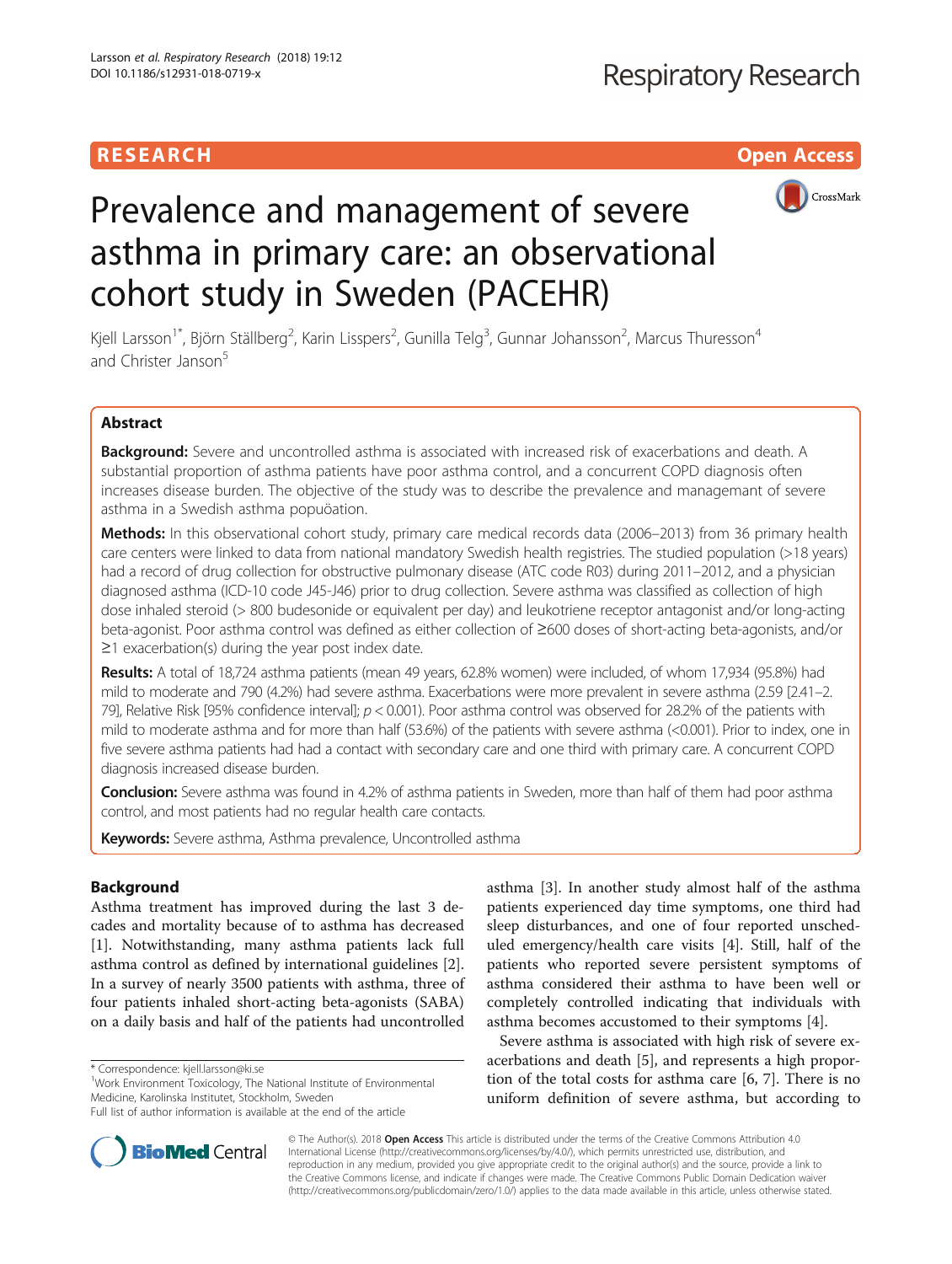ERS/ATS and GINA guidelines severe asthma is defined as asthma that requires treatment with high doses of inhaled corticosteroids plus a second controller, and/or systemic corticosteroids, to prevent it from becoming uncontrolled, or remains uncontrolled despite this therapy [\[2](#page-9-0), [8\]](#page-9-0). Swedish recommendations on asthma management are similar to the GINA guidelines [[2\]](#page-9-0), in which it is recommended that severe asthma should be managed by respiratory/allergy specialists [[2, 5](#page-9-0), [9\]](#page-9-0). Most patients with asthma have a mild or moderate disease and data on the prevalence of severe asthma is sparse but reports indicate between 5 and 10% of the asthmatic populations to have had severe disease [[8, 10\]](#page-9-0). In a recent observational study, 8.1% were reported to have severe asthma [[11\]](#page-9-0). In that study, severe asthma was defined as a need for a high dosage of inhaled steroids added to a second controller (long-acting beta-agonists (LABA), leukotriene modifiers (LTRA), theophylline or treatment with omalizumab [[11](#page-9-0)]).

Uncontrolled asthma is not always synonymous with severe disease. Poor control may depend on refractoriness to treatment, but may also be caused by other factors such as poor treatment adherence, which may be due to costs, side effects, inability to understand how to use inhalers or negligence [[12\]](#page-9-0). Indicators of poor asthma control are high consumption of rescue medication (SABA), need for repeated oral steroid treatments, visits to the emergency department, and hospitalizations because of asthma [[11\]](#page-9-0).

In Sweden, the overall asthma prevalence is approximately 8% [[13\]](#page-9-0). The present observational study focuses on the prevalence of severe and mild to moderate asthma in Swedish primary care and the characterization of these patients regarding asthma control, management and co-morbidities.

## Methods

#### Study design

This observational cohort study linked primary care medical records data to data from national mandatory Swedish health registries.

All asthma patients were identified at 36 primary care centers. Electronic medical records data (e.g. date of birth, sex, diagnoses by ICD-10-CM codes, primary healthcare center contacts, lung function assessments and drug prescriptions) was extracted from 2006 to 2013 using an established software system (Pygargus Customized eXtraction0, Program, CXP™) [[14\]](#page-9-0). Data were also extracted from Swedish national health registries, covering mandatory individual health data on a full population level. Data regarding morbidity and mortality were collected from the National Patient Register, inpatient hospital care (admission and discharge dates, main and secondary diagnoses specified by ICD-10-CM code) and outpatient hospital care (number of contacts, diagnoses), and the Cause of Death Register (date and cause[s] of death), respectively. Data on drug prescriptions from hospital and primary care were collected from the Swedish Prescribed Drug Register. The personal identification number used to identify included patients was replaced with a study ID number prior to further data processing. The Swedish National Board of Health and Welfare performed data linkage. The Department of Medical Sciences, Respiratory Medicine at Uppsala University, Sweden, managed the linked database. The study protocol was approved by the regional ethics committee in Uppsala, Sweden (reference number 2014/446).

#### Study population

The population included males and females ≥18 years of age with a record of drug collection for obstructive pulmonary diseases (Anatomical Therapeutic Chemical (ATC) code R03) during 2011–2012, and a physiciandiagnosed asthma (ICD-10 code J45-J46) established prior to drug collection. Patients with a diagnosis of polymyalgia rheumatica (ICD-10 code M35.3) or rheumatoid arthritis (ICD-10 code M05) were excluded minimizing the number of patients using oral corticosteroid for other causes than asthma. Index date was defined as first collection of an R03 drug during 2011–2012 and the patients were followed 1 year post index date.

Classification of asthma severity was based on the R03 collection at index date. Severe asthma was classified as collection of high dosage inhaled steroid (ICS, >800 budesonide or equivalent per day) and LTRA and/or LABA collected at the same time or within a 3 months' period before or after the ICS. Patients who did not fulfil the severe asthma criteria were classified as having mild to moderate asthma.

## Outcomes and variables

Asthma exacerbations were defined as asthma-related hospitalizations (ICD-10 code J45 or J46 as primary diagnosis), hospital emergency visits because of asthma, and/ or collection of oral steroids (ATC code H02AB). Exacerbations occurring within a 14 days' period were calculated as one event. Poor asthma control was defined as either collection of more or equal to 600 doses of SABA, and/or  $\geq$ 1 exacerbations during the year post index date.

Visits in primary care and outpatient specialist care (to physician or nurse) was defined by a recorded asthma diagnosis in the medical record or registry (ICD-10 code J45 or J46). Mortality was registered post index date to December 31, 2013, i e a follow up duration of 1–2 years.

## Statistical analysis

Statistical analyses were performed using SAS version 9.3 and R version 3.2.3. Baseline characteristics are described as mean (standard deviation, SD) for continuous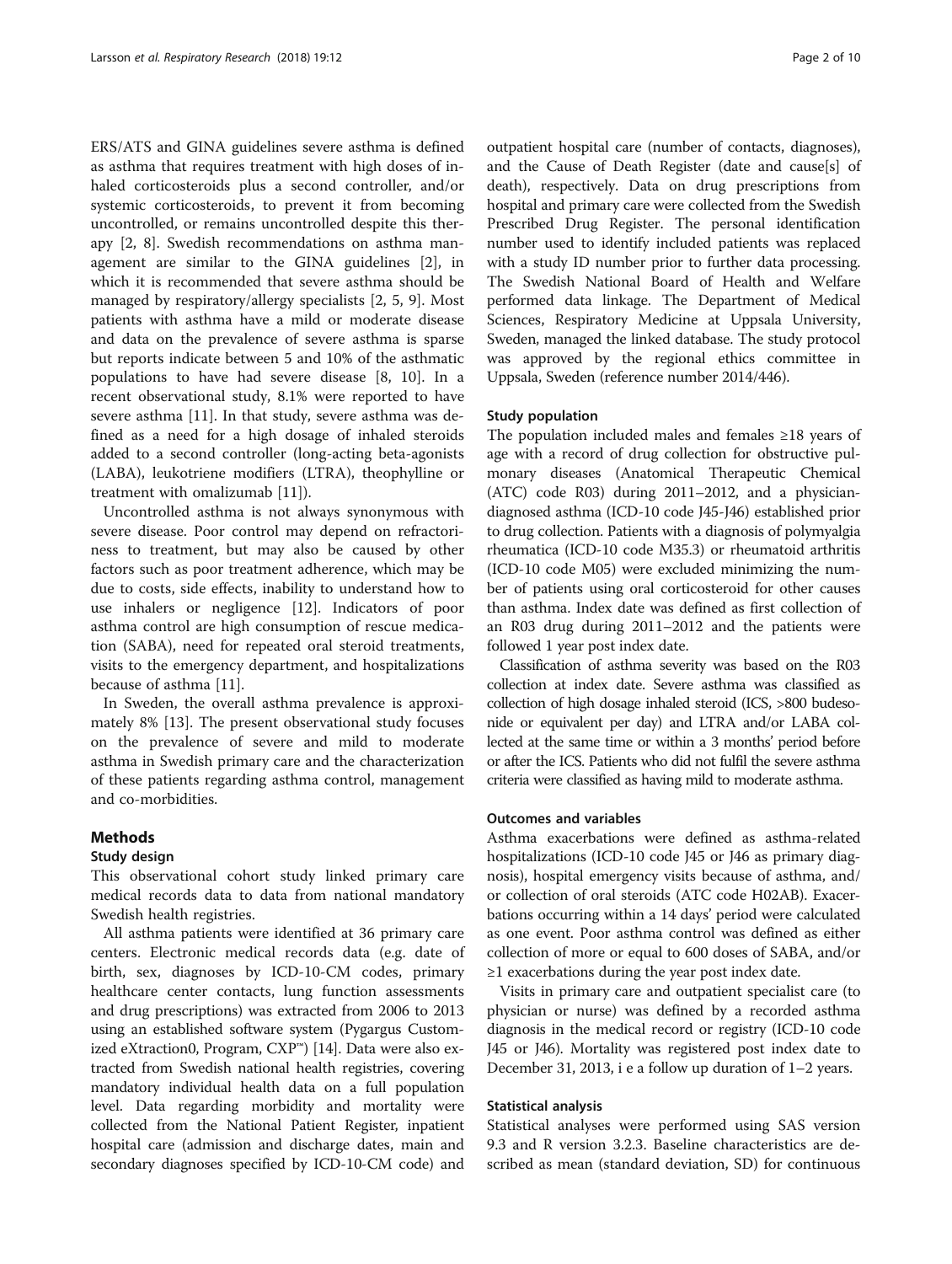<span id="page-2-0"></span>variables and absolute and relative frequencies for categorical variables. Crude and age adjusted data were calculated. Because of differences in age distribution between groups, the baseline tables were age-standardized using a direct age standardization (i e all observations were weighted relative to the proportion of patient in the specific age group in the total population). Comparisons of baseline characteristics of the age-adjusted values were performed using Chi-square tests. Comparisons of the two asthma severity groups regarding rates of exacerbations and asthma control for the year after index were performed using a Poisson regression, adjusted for age.

## Results

A total of 18,724 adult patients with asthma were included in this cohort. The mean age was 49.1 years, 62.8% were women, and post-bronchodilator  $FEV<sub>1</sub>$  was 82.6% of predicted value. Severe asthma was identified in 790 patients (4.2%), and 17,934 patients had mild to moderate asthma (Table 1A, Fig. [1\)](#page-3-0). As a control pf consistency it was found that 96% of the patients with severe asthma collected high doses of inhaled steroids also the year after index date. Patients with severe asthma were older at index date ( $p <$ 0.001) and at asthma diagnosis ( $p < 0.001$ ), and had lower  $FEV<sub>1</sub>$  and  $FVC$  than patients with mild to moderate asthma ( $p < 0.001$ , Table 1A).

## The year prior to index date

During the year prior to index date, 100 exacerbations/ 100-patient-years were observed for severe asthma and 34/100-patient-years for mild to moderate asthma

(Relative Risk, RR [95% confidence interval] 2.59 [2.41– 2.79];  $p < 0.001$ ). Hospitalizations because of asthma were 3.0/100-patient-years for severe asthma and 0.6/ 100-patient-years for mild to moderate asthma (RR 4.84 [3.09–7.57];  $p < 0.001$ ). Mean number of oral steroid claims were 97/100-patient-years for severe asthma and 33/100-patients years for mild to moderate asthma (RR 2.57 [2.38–2.77]; p < 0.001). No difference between the groups was found regarding emergency visits at hospital because of asthma exacerbations (RR 0.67 [0.09–4.93];  $p = 0.694$ .

In the severe asthma group, one-fifth of the patients had visited secondary care, and one third had visited primary care because of asthma. Visits because of asthma were more frequent in severe asthma than in mild to moderate asthma, while total visits (all causes) to primary care did not differ between the groups (Table [2A\)](#page-3-0).

During the year prior to index date, 88.1% in the severe and 65.2% in the mild to moderate asthma group collected any R03 medication  $(p < 0.001$ , Table [3A](#page-4-0)). Short-acting beta-agonists (SABA) were collected by half of the patients with severe asthma and for one-third of the patients with mild to moderate disease  $(p < 0.001,$ Table [3A\)](#page-4-0). Inhaled steroids (mono or fixed combination) were collected by 85.4% with severe asthma and by 55.6% with mild to moderate asthma  $(p < 0.001,$ Table [3A\)](#page-4-0). Inhaled steroids were used in combination with LABA in 29.8% of patients with mild to moderate asthma and in 60.4% of those with severe disease while the combination of ICS and leukotriene modifiers

**Table 1** Basal characteristics one year prior to or at index date of (A) all patients with mild to moderate and severe asthma and (B) after exclusion of patients with a COPD diagnosis (J44). Study population and sex are given as number and proportions (%) of patients and other data are given as mean values (standard deviation, SD). P-values indicate differences between mild to moderate and severe asthma in each group, respectively

|                                                                         | Α                             |              |           | B                                      |              |           |
|-------------------------------------------------------------------------|-------------------------------|--------------|-----------|----------------------------------------|--------------|-----------|
|                                                                         | All patients ( $n = 18,724$ ) |              |           | Asthma only (no COPD) ( $n = 16,703$ ) |              |           |
|                                                                         | Mild to moderate              | Severe       | $P$ value | Mild to moderate                       | Severe       | $P$ value |
| Study population, n (%)                                                 | 17,934 (95.8)                 | 790 (4.2)    | < 0.001   | 16,142 (96.6)                          | 561 (3,4)    | < 0.001   |
| Female, n (%)                                                           | 11,293 (63.0)                 | 472 (59.7)   | 0.071     | 10,157 (62.9)                          | 337 (60.1)   | 0.169     |
| Age at index                                                            | 48.8 (19.2)                   | 56.9 (16.9)  | < 0.001   | 46.6 (18.6)                            | 52.3 (16.8)  | < 0.001   |
| Age at death (years)                                                    | 78.0 (13.2)                   | 81.0(8.6)    | 0.042     | 77.2 (15.1)                            | 81.0 (10.2)  | 0.165     |
| BMI $(kq/m2)a$                                                          | 27.6(6.0)                     | 27.9(5.8)    | 0.274     | 27.6(6.0)                              | 28.0(5.6)    | 0.248     |
| FEV <sub>1</sub> % predicted value post<br>bronchodilation <sup>b</sup> | 83.6 (21.1)                   | 67.5(25.9)   | < 0.001   | 89.7 (15.9)                            | 80.0 (22.1)  | 0.003     |
| FVC % predicted value post<br>bronchodilation <sup>b</sup>              | 94.7 (18.6)                   | 84.3 (21.1)  | < 0.001   | 97.7 (16.5)                            | 91.1 (19.8)  | 0.043     |
| FEV <sub>1</sub> /FVC <sup>b</sup>                                      | 0.737(0.138)                  | 0.640(0.175) | < 0.001   | 0.777(0.097)                           | 0.715(0.140) | 0.005     |
| Eosinophils <sup>c</sup> , x103 cells/uL                                | 0.32(0.43)                    | 0.40(0.63)   | 0.065     | 0.31(0.44)                             | 0.37(0.43)   | 0.132     |

<sup>a</sup>BMI was available in 53.0% of patients with mild to moderate asthma and 58.2% with severe asthma

b<br>Pavailable data (<10% of the patients in both groups) from lung function measurements performed during the year prior to index date in both groups c Data on blood eosinophilia was available in 16.8% of patients with mild to moderate asthma and 23.8% with severe asthma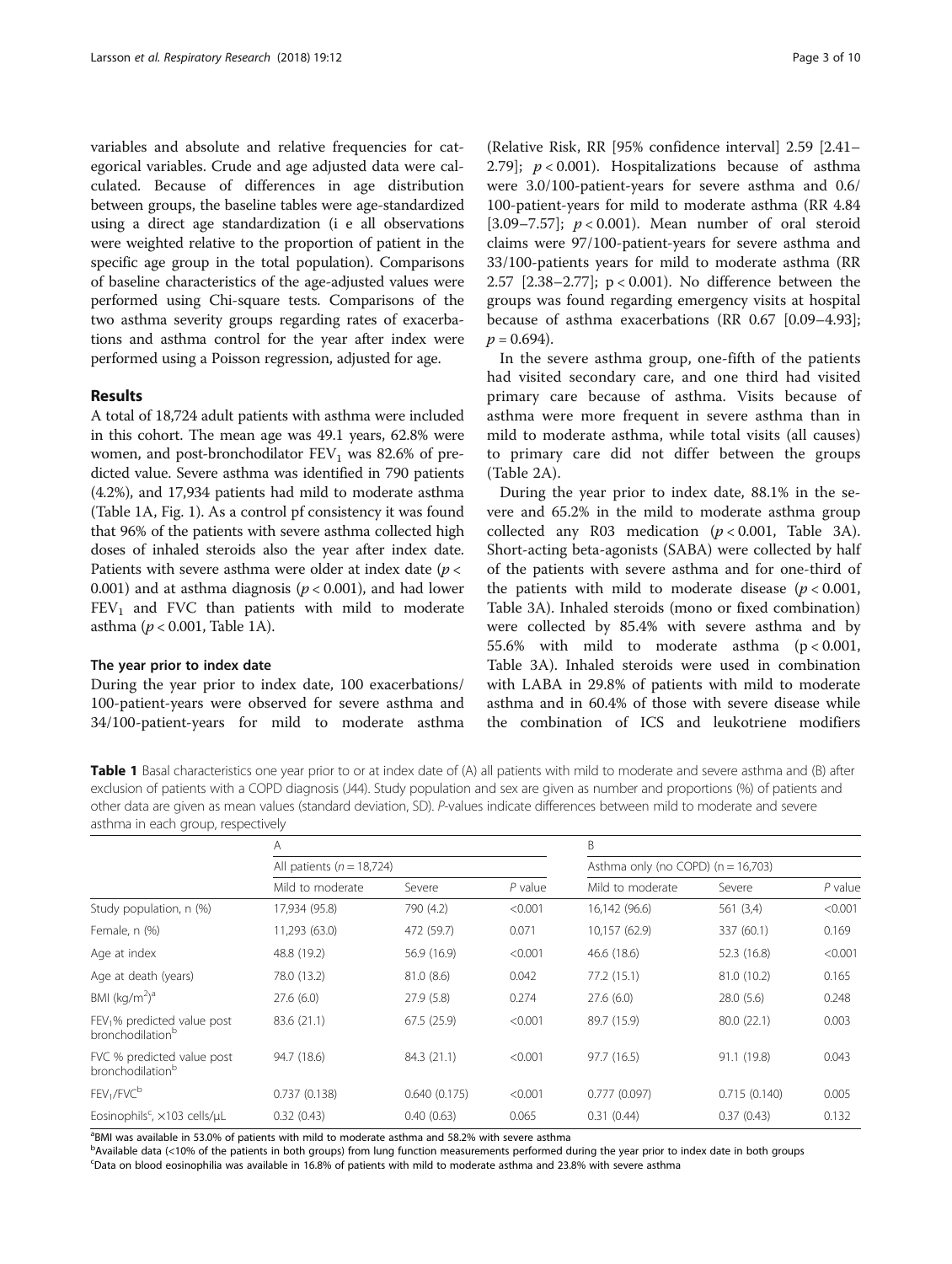

<span id="page-3-0"></span>

(montelukast) was used by 0.6% and 0.9% in mild to moderate and severe disease, respectively. Antihistamines and omalizumab as well as antibiotics alone or in combination with oral steroids were more often collected by patients with severe than for patients with mild

to moderate asthma  $(p < 0.001$ , Table [3A](#page-4-0)). Patients with severe asthma often collected hypnotics, bisphospho-nates, calcium and vitamin D (Table [3A;](#page-4-0)  $p \le 0.002$ ).

During the year prior to index date, almost half of the patients in both groups experienced acute upper respiratory tract infections (Table [4A](#page-5-0)). Chronic bronchitis, nasal polyps, and influenza were more common in the severe asthma group (Table [4A\)](#page-5-0). A concurrent diagnosis of chronic obstructive pulmonary disease (COPD) was found in 21.6% with severe and 10.2% with mild to moderate asthma  $(p < 0.001$ , Table [4A\)](#page-5-0). Pneumonia was diagnosed in 20.7% of the patients with severe asthma and in 14.4% of the patients with mild to moderate asthma ( $p < 0.001$ ; Table [4A\)](#page-5-0). Heart failure was more common in the severe asthma group (Table [4A](#page-5-0)).

#### The year after index date

During 1 year after index date, poor asthma control was observed for 28.2% of the patients with mild to moderate asthma and for 53.6% of the patients with severe asthma (<0.001, Fig. [2\)](#page-5-0). In the mild to moderate and severe group, 15.2% and 28.6% of the patients, respectively  $(p < 0.001)$ , collected more than 600 doses of SABA (Fig. [2\)](#page-5-0).

Inhaled steroids, in any form, was used by 78.1% of the patients with mild to moderate asthma and 95.9% of those with severe asthma ( $p < 0.001$  between the groups).

Table 2 Health care utilization one year prior to index date in (A) all patients with mild to moderate and severe asthma and (B) in patients after exclusion of the patients with a concurrent COPD diagnosis. Age adjusted data presented as number and proportion (%) of the patients

|                                                  | A                                  |                       |           | B                                   |                       |            |
|--------------------------------------------------|------------------------------------|-----------------------|-----------|-------------------------------------|-----------------------|------------|
|                                                  | Full study population              |                       |           | Asthma only (no COPD)               |                       |            |
|                                                  | Mild to moderate<br>$(n = 17,934)$ | Severe<br>$(n = 790)$ | $P$ value | Mild to moderate<br>$(n = 16, 142)$ | Severe<br>$(n = 561)$ | $P$ -value |
| Primary care visits (any reason)                 |                                    |                       |           |                                     |                       |            |
| Visit to the doctor                              | 10,922 (60.9)                      | 464 (58.7)            | 0.237     | 9553 (59.2)                         | 312. (55.7)           | 0.100      |
| Visits to the nurse                              | 8761 (48.9)                        | 376 (47.6)            | 0.512     | 7555 (46.8)                         | 248 (44.1)            | 0.242      |
| Other visits                                     | 4880 (27.2)                        | 216 (27.4)            | 0.968     | 4065 (25.2)                         | 135(23.7)             | 0.458      |
| Primary care visits because of asthma            |                                    |                       |           |                                     |                       |            |
| Visit to the doctor                              | 3819 (21.3)                        | 245 (31.0)            | < 0.001   | 3421 (21.2)                         | 179 (32.0)            | < 0.001    |
| Visits to the nurse                              | 749 (4.2)                          | 53 (6.7)              | 0.001     | 641 (4.0)                           | 36(6.5)               | 0.005      |
| Other visits                                     | 513 (2.9)                          | 37(4.7)               | 0.004     | 380 (2.4)                           | 23(4.0)               | 0.012      |
| Outpatient hospital visits                       |                                    |                       |           |                                     |                       |            |
| Any visit to specialist                          | 3644 (20.3)                        | 296 (37.5)            | < 0.001   | 3016 (18.7)                         | 197 (35.1)            | < 0.001    |
| Visit to a specialist because of asthma          | 1168(6.5)                          | 165 (20.9)            | < 0.001   | 1068 (6.6)                          | 114(20.3)             | < 0.001    |
| Asthma related events                            |                                    |                       |           |                                     |                       |            |
| Exacerbations because of asthma                  | 3182 (17.7)                        | 301 (38.0)            | < 0.001   | 2620 (16.2)                         | 196 (35.0)            | < 0.001    |
| Oral steroids                                    | 3111 (17.3)                        | 292 (36.9)            | < 0.001   | 2562 (15.9)                         | 190 (33.8)            | < 0.001    |
| Hospitalizations because of asthma               | 93 (0.5)                           | 21(2.6)               | < 0.001   | 72(0.4)                             | 14(2.5)               | < 0.001    |
| Emergency department visits because<br>of asthma | 22(0.1)                            | 2(0.3)                | 0.620     | 20(0.1)                             | 2(0.4)                | 0.367      |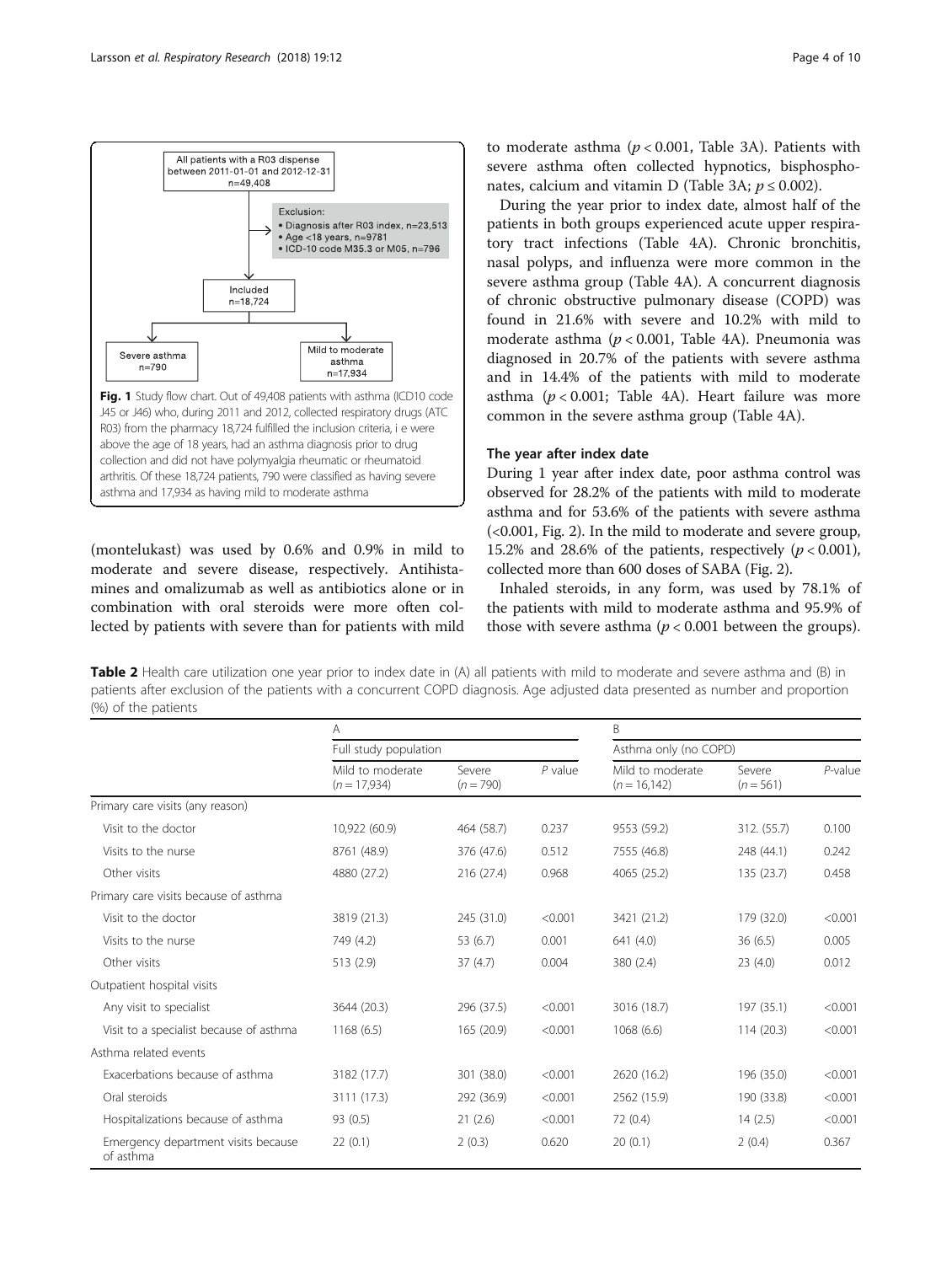|                                            | A                                  |                       |           | B                                   |                       |            |
|--------------------------------------------|------------------------------------|-----------------------|-----------|-------------------------------------|-----------------------|------------|
|                                            | Full study population              |                       |           | Asthma only (no COPD)               |                       |            |
|                                            | Mild to moderate<br>$(n = 17,934)$ | Severe<br>$(n = 790)$ | $P$ value | Mild to moderate<br>$(n = 16, 142)$ | Severe<br>$(n = 561)$ | $P$ -value |
| Asthma medications                         | 11,695 (65.2)                      | 696 (88.1)            | < 0.001   | 10,063 (62.3)                       | 487 (86.8)            | < 0.001    |
| Short-acting $\beta_2$ -agonists (SABA)    | 5984 (33.4)                        | 394 (49.9)            | < 0.001   | 5180 (32.1)                         | 280 (49.9)            | < 0.001    |
| Inhaled corticosteroids (ICS)              | 5326 (29.7)                        | 164 (20.8)            | < 0.001   | 4779 (29.6)                         | 123 (21.9)            | < 0.001    |
| Long-acting $\beta_2$ -agonists (LABA)     | 2052 (11.4)                        | 107 (13.5)            | 0.079     | 1700 (10.5)                         | 79 (14.0)             | 0.009      |
| Short acting anticholinergics              | 345 (1.9)                          | 25(3.1)               | 0.020     | 144(0.9)                            | 12(2.1)               | 0.005      |
| Long acting anticholinergics               | 814 (4.5)                          | 104 (13.2)            | < 0.001   | 160(1.0)                            | 14(2.5)               | 0.001      |
| Fixed ICS/LABA combination                 | 4631 (25.8)                        | 511 (64.6)            | < 0.001   | 3723 (23.1)                         | 351 (62.6)            | < 0.001    |
| Salbutamol and ipratropium <sup>a</sup>    | 169 (0.9)                          | 25(3.2)               | < 0.001   | 62(0.4)                             | 11(2.0)               | < 0.001    |
| Montelukast <sup>b</sup>                   | 1005 (5.6)                         | 169 (21.4)            | < 0.001   | 878 (5.4)                           | 130 (23.2)            | < 0.001    |
| Methylxanthines                            | 76 (0.4)                           | 14(1.7)               | < 0.001   | 48 (0.3)                            | 4(0.8)                | 0.176      |
| Anti-IqE treatment (omalizumab)            | 0(0.0)                             | 7(0.9)                | < 0.001   | 0(0.0)                              | 6(1.1)                | < 0.001    |
| Systemic corticosteroids (OCS)             | 3132 (17.5)                        | 295 (37.4)            | < 0.001   | 2581 (16.0)                         | 192 (34.2)            | < 0.001    |
| N-acetylcysteine                           | 2226 (12.4)                        | 191 (24.2)            | < 0.001   | 1521 (9.4)                          | 105 (18.7)            | < 0.001    |
| Antibiotics and oral steroids <sup>c</sup> | 697 (3.9)                          | 124 (15.7)            | < 0.001   |                                     |                       |            |
| Cardiovascular medications                 | 6437 (35.9)                        | 336 (42.5)            | < 0.001   | 5126 (31.8)                         | 211 (37.6)            | 0.004      |
| Anti-dyslipidemics                         | 2453 (13.7)                        | 119 (15.0)            | 0.292     | 1908 (11.8)                         | 69 (12.3)             | 0.780      |
| Anti-hypertensives                         | 4478 (25.0)                        | 224 (28.3)            | 0.035     | 3471 (21.5)                         | 137 (24.3)            | 0.110      |
| Beta blockers                              | 2474 (13.8)                        | 122 (15.4)            | 0.208     | 1873 (11.6)                         | 76 (13.6)             | 0.179      |
| Other medications                          | 5152 (28.7)                        | 257 (32.5)            | 0.023     | 4025 (24.9)                         | 156 (27.9)            | 0.135      |
| Antibiotics                                | 3355 (18.7)                        | 209 (26.5)            | < 0.001   | 2704 (16.7)                         | 120 (21.3)            | 0.005      |
| Antihistamines                             | 4437 (24.7)                        | 295 (37.3)            | < 0.001   | 4117 (25.5)                         | 224 (40.0%)           | < 0.001    |
| Nasal corticosteroids                      | 3744 (20.9)                        | 244 (30.9)            | < 0.001   | 3458 (21.4)                         | 191 (34.1)            | < 0.001    |
| Antidepressant                             | 3039 (16.9)                        | 155 (19.6)            | 0.056     | 2565 (15.9)                         | 103 (18.4)            | 0.131      |
| Hypnotics                                  | 1989 (11.1)                        | 116 (14.7)            | 0.002     | 1592 (9.9)                          | 75 (13.4)             | 0.008      |
| Antianxiety                                | 2778 (15.5)                        | 134 (16.9)            | 0.286     | 2196 (13.6)                         | 78 (13.8)             | 0.888      |
| Bisphosphonates                            | 343 (1.9)                          | 34(4.3)               | < 0.001   | 231 (1.4)                           | 14(2.4)               | 0.060      |
| Calcium D vitamine                         | 63(0.3)                            | 9(1.2)                | 0.001     | 57 (0.4)                            | 4(0.8)                | 0.302      |

<span id="page-4-0"></span>Table 3 Medication collected during the year prior to index date in (A) all patients with mild to moderate and severe asthma and in (B) in patients after exclusion with a concurrent COPD diagnosis. Age adjusted data presented as number (%)

<sup>a</sup>Salbutamol and ipratropium inhaled in a fixed combination

**b**Montelukast was the only available leukotriene modifier on the market

<sup>c</sup>Antibiotics and oral steroids dispensed concomitantly

Health care utilization and exacerbations were similar the years before and after index date.

Overall, 640 (3.6%) patients in the mild to moderate group and 42 (5.3%) patients in the severe asthma group died during the observation period post-index. The most common causes of death were cardiovascular disease (33% vs 43%), neoplasms (27% vs 17%) and respiratory diseases (18% vs 14%) in mild to moderate asthma and severe asthma, respectively. COPD was the most common respiratory cause of death (81% and 83%, respectively). Nine patients in the mild to moderate group (8% of the respiratory deaths) died from asthma, whereas no asthma deaths were observed in the severe group.

#### Sensitivity analyses

## Patients with no concurrent COPD diagnosis

Patients with asthma only (i e no concurrent COPD diagnosis,  $n = 16,703$ ) were younger and had greater  $FEV<sub>1</sub>$  and FVC than the full population (Table [1B](#page-2-0)). The difference of health care utilization remained similar between mild to moderate and severe asthma (Table [2](#page-3-0) B) whereas asthma medication (except for xanthines) was more frequently used in severe asthma (Table 3B). For patients with no concomitant COPD diagnosis longacting anticholinergics were collected for 1.6% in the mild to moderate group and for 5.2% in the severe group. Use of bisphosphonates and vitamin D did not differ between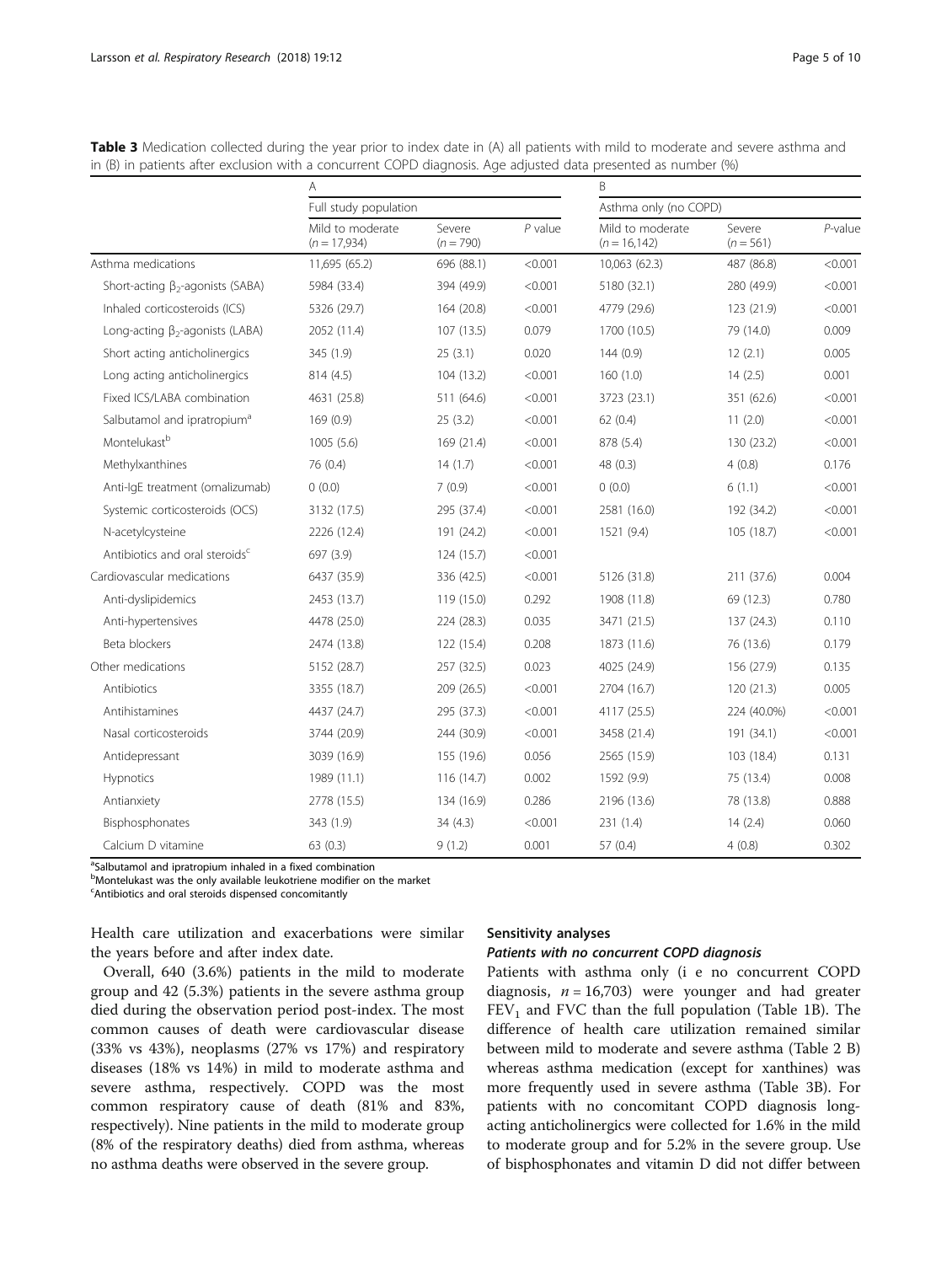|                                          | Α                                  |                       |            | B                                   |                       |            |
|------------------------------------------|------------------------------------|-----------------------|------------|-------------------------------------|-----------------------|------------|
|                                          | Full study population              |                       |            | Asthma only (no COPD)               |                       |            |
|                                          | Mild to moderate<br>$(n = 17,934)$ | Severe<br>$(n = 790)$ | $P$ -value | Mild to moderate<br>$(n = 16, 142)$ | Severe<br>$(n = 561)$ | $P$ -value |
| Respiratory related conditions           |                                    |                       |            |                                     |                       |            |
| Acute upper respiratory tract infections | 8472 (47.2)                        | 378 (47.8)            | 0.765      | 7667 (47.5)                         | 271 (48.3)            | 0.738      |
| Rhinitis, any                            | 3924 (21.9)                        | 173 (21.9)            | 1.000      | 3764 (23.3)                         | 133 (23.7)            | 0.870      |
| Chronic sinusitis                        | 204(1.1)                           | 14(1.8)               | 0.145      | 176(1.1)                            | 11(2.0)               | 0.085      |
| Nasal polyps                             | 548 (3.1)                          | 42(5.3)               | 0.001      | 493 (3.1)                           | 33(5.9)               | < 0.001    |
| Acute lower respiratory infections       | 4346 (24.2)                        | 204 (25.8)            | 0.329      | 3609 (22.4)                         | 131 (23.3)            | 0.615      |
| Chronic bronchitis                       | 449 (2.5)                          | 32(4.1)               | 0.010      | 256 (1.6)                           | 15(2.8)               | 0.067      |
| COPD                                     | 1821 (10.2)                        | 171 (21.6)            | < 0.001    | 0(0.0)                              | 0(0.0)                | 1.000      |
| Influenza                                | 108(0.6)                           | 10(1.2)               | 0.038      | 91 (0.6)                            | 6(1.0)                | 0.205      |
| Pneumonia                                | 2574 (14.4)                        | 164 (20.7)            | < 0.001    | 2011 (12.5)                         | 93 (16.5)             | 0.005      |
| Other conditions                         | 8625 (48.1)                        | 392 (49.6)            | 0.421      | 7143 (44.2)                         | 251 (44.7)            | 0.852      |
| Diabetes type 1                          | 453 (2.5)                          | 18(2.3)               | 0.750      | 346 (2.1)                           | 13(2.3)               | 0.896      |
| Diabetes type 2                          | 1198 (6.7)                         | 54 (6.8)              | 0.922      | 890 (5.5)                           | 34(6.0)               | 0.643      |
| Arterial hypertension                    | 4450 (24.8)                        | 197 (25.0)            | 0.971      | 3435 (21.3)                         | 117 (20.9)            | 0.850      |
| Ischaemic heart disease                  | 1332 (7.4)                         | 69 (8.7)              | 0.195      | 903 (5.6)                           | 35(6.2)               | 0.576      |
| Heart failure                            | 760 (4.2)                          | 47 (5.9)              | 0.026      | 439 (2.7)                           | 17(3.0)               | 0.755      |
| Malignant neoplasm                       | 20(0.1)                            | 0(0.0)                | 0.702      | 15(0.1)                             | 0(0.0)                | 0.996      |
| Cerebrovascular diseases                 | 565(3.2)                           | 29(3.7)               | 0.476      | 394 (2.4)                           | 15(2.7)               | 0.832      |
| Anxiety and depression disorder          | 3682 (20.5)                        | 161 (20.4)            | 0.954      | 3198 (19.8)                         | 110 (19.6)            | 0.948      |
| Osteoporosis                             | 382 (2.1)                          | 22(2.8)               | 0.265      | 244 (1.5)                           | 10(1.7)               | 0.734      |
| Inflammatory bowel disease               | 607 (3.4)                          | 22(2.8)               | 0.415      | 526 (3.3)                           | 14(2.4)               | 0.377      |

<span id="page-5-0"></span>Table 4 Comorbidities during the year prior to index date in (A) all patients with mild to moderate and severe asthma and in (B) patents after exclusion of concurrent COPD diagnosis. Age adjusted data presented as number (%)



severe and mild to moderate asthma (Table [3B](#page-4-0)). In the asthma only group, the risk of pneumonia remained greater in severe asthma whereas the prevalence of chronic bronchitis and heart failure did not differ between severe and mild to moderate asthma (Table 4B). Asthma control was better for patients with mild to moderate than for patients with severe asthma (Table [5A](#page-6-0)).

## Patients with both asthma and COPD diagnosis

For patients with both asthma and COPD diagnosis ( $n =$ 1902), exacerbation rate was greater for those with severe than for those with mild to moderate asthma, while hospitalization, emergency department visits and asthma control assessed as the use of SABA did not differ (Table [5B](#page-6-0)). Visits to secondary care were more frequent in severe than in mild to moderate asthma but visits to primary care did not differ (Table [5B](#page-6-0)). The use of asthma drugs was greater in the severe group, except for SABA (Table [5\)](#page-6-0). For patients with both asthma and COPD diagnoses, long-acting anticholinergics was collected by 39.8% of those with mild to moderate asthma and 54.1% of those with severe asthma. In patients with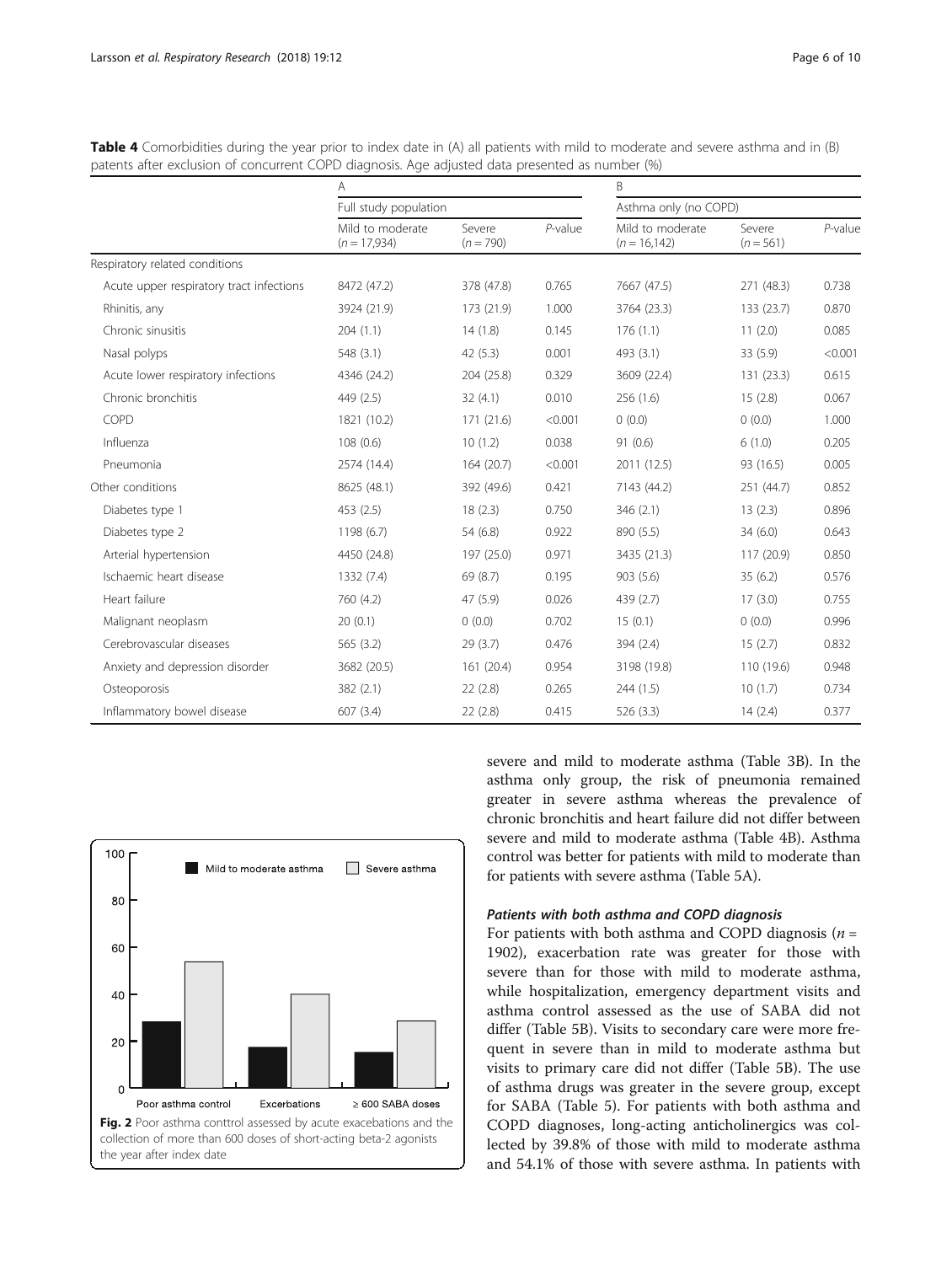| thma excluding patients with a concurrent COPD diagnosis (asthma only) and asthma patient who also have a COPD diagnosis | ir after index date. Mean cumulative event indicate is presented as events/100-patient-years. "Mild to moderate A versus B" and | ients with asthma only and "Both asthma and COPD" with mild to moderate and severe asthma, respectively |
|--------------------------------------------------------------------------------------------------------------------------|---------------------------------------------------------------------------------------------------------------------------------|---------------------------------------------------------------------------------------------------------|
| <b>rable 5</b> Patients with mild to moderate and severe asthet                                                          | "Both asthma and COPD"). Age adjusted data the yea                                                                              | severe A versus B" indicate comparisons between pati-                                                   |
|                                                                                                                          |                                                                                                                                 |                                                                                                         |

<span id="page-6-0"></span>

|                                                         | ⋖                     |            |          |                         |            |         |                            |                  |
|---------------------------------------------------------|-----------------------|------------|----------|-------------------------|------------|---------|----------------------------|------------------|
|                                                         | Asthma only (no COPD) |            |          | Both asthma and COPD    |            |         | Mild to moderate<br>A vs B | Severe<br>A vs B |
|                                                         | Mild to moderate      | Severe     | P value  | Mild to moderate        | Severe     | P value | P value                    | P value          |
| Study population, n (%)                                 | 16,007 (96.6)         | 558 (3.4)  |          | 1680 (88.3)             | 222 (11.7) |         |                            |                  |
| Poor asthma control, n (%)                              | 4250 (26.5)           | 283 (50.8) | $-0.001$ | 743 (44.2)              | 130 (58.6) | 0.001   | 0.001                      | 0.018            |
| 2600 SABA, n (%)                                        | 2249 (14.0)           | 154 (27.7) | 0.001    | 442 (26.3)              | 67 (30.1)  | 0.253   | 0.001                      | 0.324            |
| Exacerbation, n (%)                                     | 2595 (16.2)           | 203 (36.3) | $-0.001$ | 483 (28.8)              | 101 (45.4) | 0.001   |                            |                  |
| Mean cumulative event                                   | 29.09                 | 87.46      | 0.001    | 76.31                   | 152.25     | 0.001   | 0.001                      | 0.001            |
| Oral steroids, n (%)                                    | 2566 (16.0)           | 203 (36.3) | 0.001    | 481 (28.7)              | 100 (44.9) | 0.001   |                            |                  |
| Mean cumulative event                                   | 28.71                 | 84.41      | $-0.001$ | 75.06                   | 150        | 0.001   | 0.001                      | 0.006            |
| Hospitalization, n (%)                                  | 42 (0.3)              | 7(1.2)     | 0.001    | 16 (0.9)                | 4(2.0)     | 0.414   |                            |                  |
| Mean cumulative event                                   | 0 <sup>3</sup>        | 2.33       | 0.001    | 1.13                    | 2.25       | 0.17    | 0.001                      | 0.035            |
| ED visit, n (%)                                         | 12(0.1)               | 5 (0.9)    | 0.001    | 1(0.1)                  | (0.0)      | 1.000   |                            |                  |
| Mean cumulative event                                   | 0.07                  | 0.72       | $-0.001$ | 0.12                    | $\circ$    | 0.996   | 0.529                      | 0.478            |
| Asthma medications, n (%)                               | 12,247 (76.5)         | 525 (94.2) | 0.001    | 1582 (94.2)             | 217 (97.9) | 0.040   | 0.001                      | 00000            |
| Inhaled corticosteroids (ICS), n (%)                    | 6069 (37.9)           | 139 (24.9) | 0.001    | 538 (32.0)              | 37 (16.7)  | 0.001   | 0.001                      | 0.001            |
| Long-acting B2-agonists (LABA), n (%)                   | 1992 (12.4)           | 97 (17.4)  | 0.001    | 352 (21.0)              | 30 (13.6)  | 0.012   | 0.001                      | 0.001            |
| Fixed ICS/LABA combination, n (%)                       | 4567 (28.5)           | 409 (73.3) | $-0.001$ | 950 (56.6)              | 188 (84.7) | 0.001   | 0.001                      | 0.001            |
| Long-acting anticholinergics, n (%)                     | 260 (1.6)             | 29 (5.2)   | 0.001    | 669 (39.8)              | 120 (54.1) | 0.001   | 0.001                      | 0.001            |
| Leukotriene modifiers (LTRA), n (%)                     | 1091 (6.8)            | 171 (30.7) | 0.001    | 128 (7.6)               | 35 (15.6)  | 0.001   | 0.001                      | 0.001            |
| Methylxanthines, n (%)                                  | 43 <sub>(0.3)</sub>   | 6(1.0)     | 0.002    | 27(1.6)                 | (0.40)     | 0.024   | 0.050                      | 0.05             |
| Short-acting B2-agonists (SABA), n (%)                  | 6635 (41.5)           | 326 (58.5) | 0.001    | 828 (49.3)              | 113 (50.9) | 0.703   | < 0.001                    | 0.001            |
| Systemic corticosteroids (OCS), n (%)                   | 2698 (16.9)           | 209 (37.5) | $-0.001$ | 493 (29.4)              | 102 (45.8) | 0.001   | 0.001                      | 0.001            |
| Omalizumab, n (%)                                       | (0.0)                 | 5 (0.9)    | 0.001    | (0.0)                   | (0.0)      | 1.000   | 1.000                      |                  |
| N-acetylcysteine, n (%)                                 | 1600 (10.0)           | 114 (20.4) | 0.001    | 626 (37.3)              | 112 (50.5) | 0.001   | 0.001                      | 0.001            |
| Primary care visits because of asthma, physician, n (%) | 3491 (21.8)           | 153 (27.4) | 0.002    | 291 (173)               | 44 (20.0)  | 0.410   | 0.001                      | 0.009            |
| Primary care visits because of asthma, nurse, n (%)     | 799 (5.0)             | 35 (6.2)   | 0.207    | 93 (5.5)                | 9(4.2)     | 0.446   | 0.604                      |                  |
| Primary care visits because of asthma, other, n (%)     | 418 (2.6)             | 23 (4.2)   | 0.041    | 98 (5.8)                | 19 (8.6)   | 0.150   | 0.001                      | 0.171            |
| Specialist outpatient visits because of asthma, n (%)   | 980 (6.1)             | 118(21.1)  | 0.001    | (5.2)<br>$\overline{8}$ | 21 (9.7)   | 0.015   | 0.001                      | 0.033            |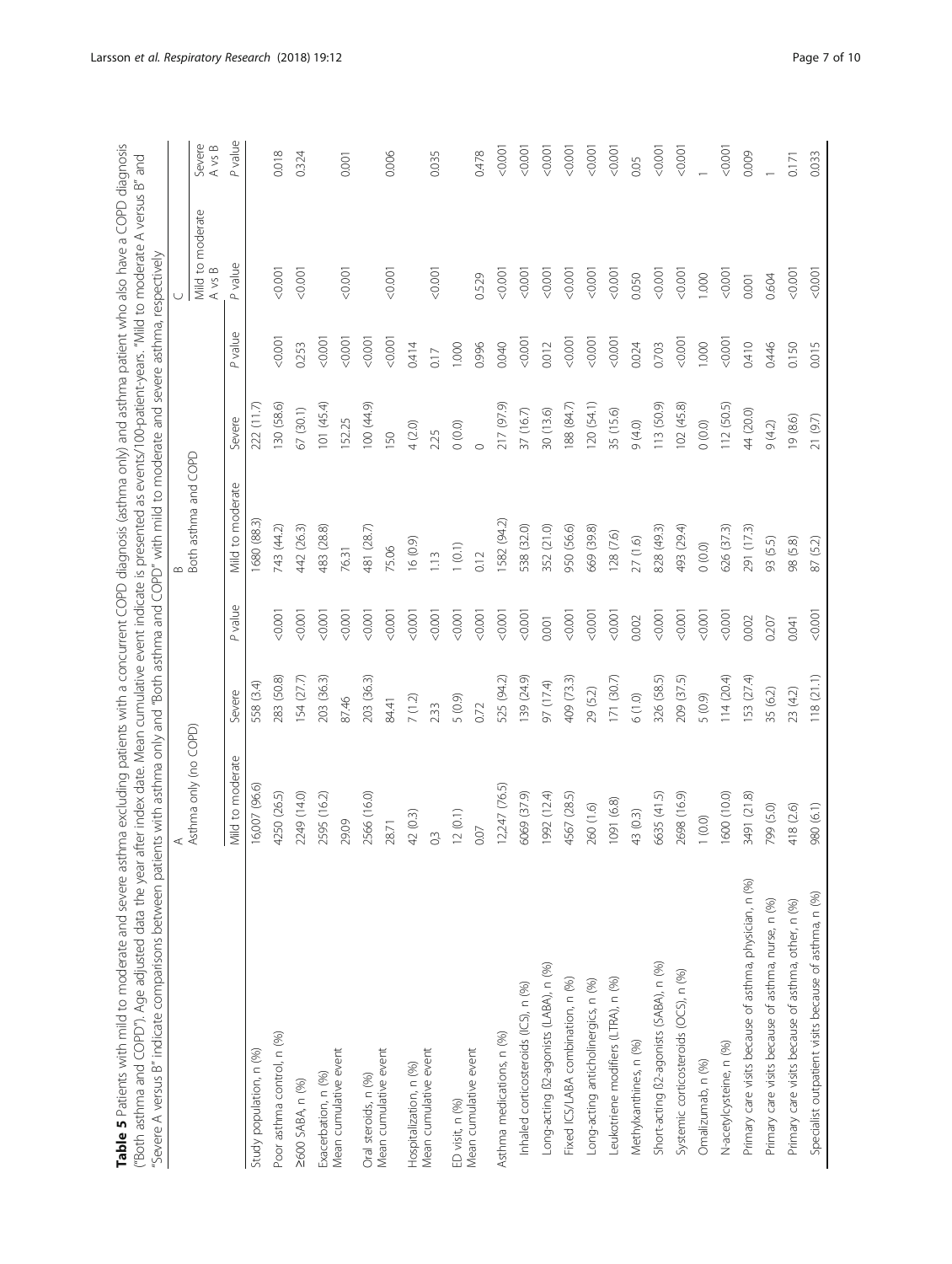both diagnoses 31% in the mild to moderate group and 37% in the severe group had pneumonia the year prior to index date ( $p = 0.084$  between groups).

## Asthma only patients vs patients with both asthma and COPD diagnoses

For asthma patients with a concurrent COPD diagnosis, exacerbations rate was greater than it was for the group with asthma only irrespective of asthma severity, while asthma control assessed as use of SABA was worse in the mild to moderate group only (Table [5C](#page-6-0)).

The use of asthma drugs (except for ICS as monotherapy) was more frequent in the group with both asthma and COPD diagnosis than in the asthma only group irrespective of asthma severity (Table [5C](#page-6-0)). Visits to primary care physician because of asthma and visits to secondary care were more frequent in the asthma only group than in patients with both asthma and COPD diagnosis irrespective of asthma severity, while visits to a nurse or other visits (e g physiotherapists) did not differ (Table [5C](#page-6-0)).

## **Discussion**

In this observational cohort study, covering 18,724 asthma patients, the prevalence of severe asthma was 4.2%, which is somewhat lower than the commonly reported prevalence of 5–-10% [[15, 16\]](#page-9-0). For severe asthma, the exacerbation rate was twice as high and poor asthma control twice as common as for mild to moderate asthma. In severe asthma, only one-fifth of the patients had visited secondary care and one third had a visited primary care because of asthma.

The prevalence of severe asthma was similar to a previous study, where 3.6% of patients with asthma had severe refractory asthma [[17\]](#page-9-0), but lower than in another study which reported a prevalence of 8.1% [[11](#page-9-0)]. In that study, patients were included on a population basis, while patients were included from primary care records in our study. This may result in an underestimation of patients with severe asthma, as patients who are managed in secondary care only will not be included. In the present study, all patients above the age of 18 years were included, whereas patients above the age of 44 years were excluded in the Danish study [[11\]](#page-9-0). As we did not exclude patients with a concurrent COPD diagnosis, the mean age was rather high at index date. Inclusion of older patients may have implied a "dilution" effect because of a reluctance to classify severe respiratory disease as asthma in elderly patients.

Poor asthma control (exacerbations, need for oral steroids, emergency department visits, collection of more than 600 doses of SABA during the last year) was observed for 53% of the patients with severe asthma,

twice as many as in the mild to moderate asthma group. In a Danish study, with identical definition of asthma control as in our study, poor asthma control was observed for 36% of patients with severe asthma [\[11](#page-9-0)]. In that study, only patients below 44 years of age were included and the prevalence of severe asthma was twice as high as in the present study. These findings indicate that the older asthma population in the present study, despite similar definition of severe asthma in the two studies, had more severe disease than the younger population in the Danish study.

Exacerbation rate was twice as high, visits to primary care because of asthma were 50% greater and visits to secondary care because of asthma were three times more frequent in the severe asthma group as in the mild to moderate group. In addition, the collection of asthma medication was greater in the severe asthma group than they were for the mild to moderate group. All these differences between mild to moderate and severe asthma remained also after excluding patients with COPD clearly indicating that the high exacerbation rate, the increased utilization of health care resources and increased need for medication were mainly driven by asthma severity and not by co-existing COPD. In our study, the prevalence of COPD in the group with severe asthma was 21.6%, which is similar to what has been reported by others [[18\]](#page-9-0).

Co-existing COPD increased the risk of exacerbations, the need for health care utilization and need for medication irrespective of asthma severity. This is in accordance with previous studies where the risk of exacerbations and hospitalization were greater in patients with features of both asthma and COPD than in patients with COPD or severe asthma [\[18](#page-9-0)–[20\]](#page-9-0). The diagnoses were based on the physicians' judgements, indicating that patients with both diagnoses exhibited features of both asthma and COPD. Although there is likely a substantial agreement between having both an asthma and COPD diagnoses and having asthma-COPD overlap (ACO) according to GINA guidelines [[2\]](#page-9-0), we cannot, from the present results, assert that having both diagnosis is equal to the ACO concept. Hence, coexisting COPD increased the disease burden even more as patients with both asthma and COPD, compared with asthma only, had an increased disease burden in all these aspects unrelated to asthma severity.

As expected the asthma control was better in the mild to moderate group than in the severe group. Half of the patients with severe asthma and one of four patients with mild to moderate asthma had poor asthma control. This is in agreement with previous studies in which approximately half of patients reported daytime symptoms or were regarded as having uncontrolled asthma as assessed by the Asthma Control Questionnaire [\[3](#page-9-0), [4](#page-9-0)].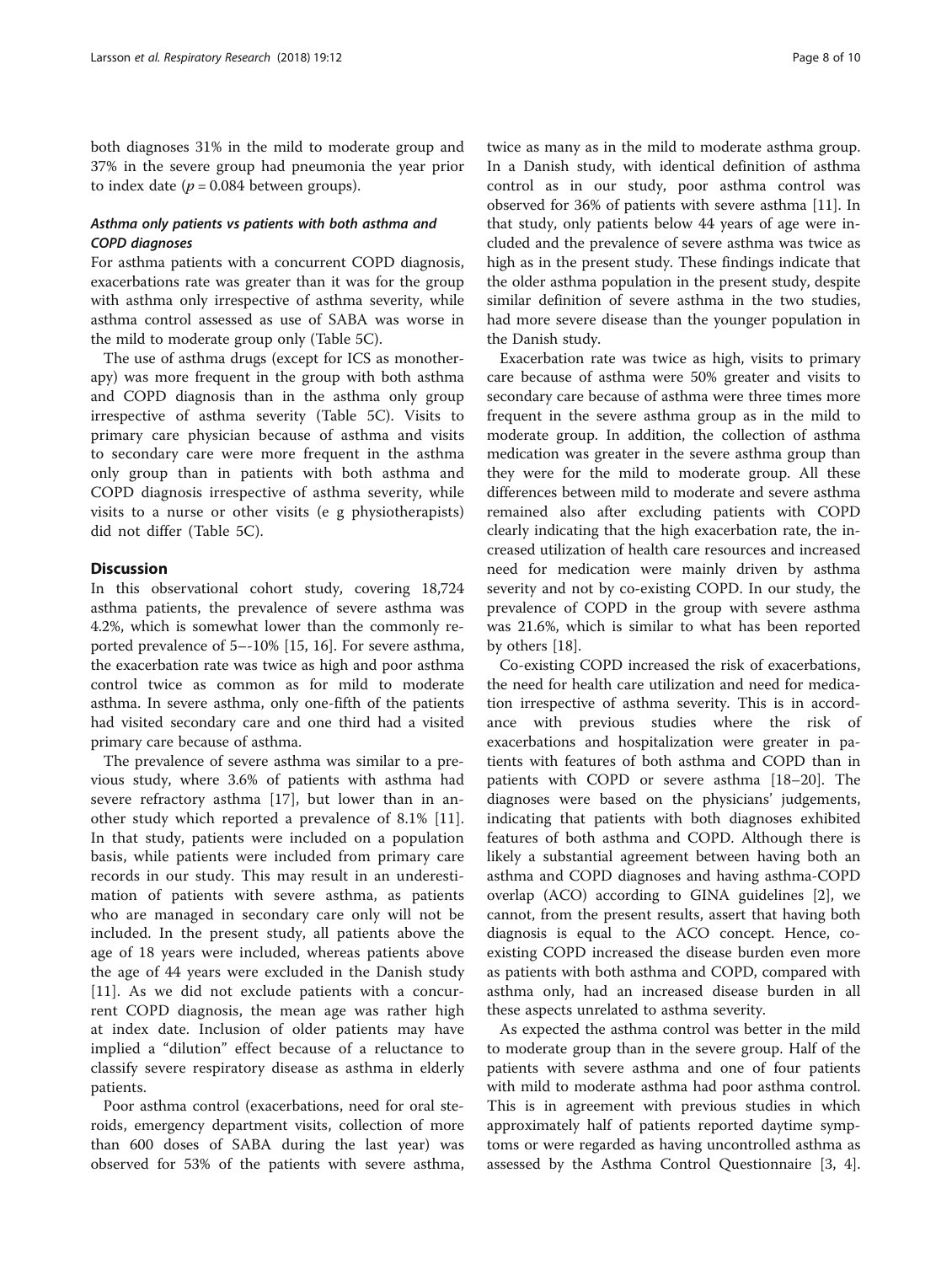Our data confirm previous results showing that a substantial number of patients with mild or moderate asthma have an uncontrolled disease.

Surprisingly, we found 50% greater occurrence of pneumonia in the group with severe asthma than in the mild to moderate asthma group. Treatment with ICS increases the risk of pneumonia in COPD [\[21\]](#page-9-0) although there are intra-class differences between different steroids [[22](#page-9-0), [23\]](#page-9-0). O'Byrne et al. did not find an increased risk for pneumonia in asthma patients treated with ICS [[24\]](#page-9-0), whereas other results indicate an association between treatment with inhaled steroids and pneumonia also in asthma [[25\]](#page-9-0). The difference in pneumonia risk was increased in severe asthma vs mild to moderate asthma after exclusion of patients with a concurrent COPD diagnosis. The risk of pneumonia was also greater in the groups with a concurrent COPD diagnosis than in patients without a COPD diagnosis. These findings suggest that asthma severity and COPD by itself are associated with increased risk of pneumonia.

According to international and Swedish recommendations, severe asthma should be managed by specialists/ physicians with extensive experience of asthma management [\[2](#page-9-0), [8\]](#page-9-0). In the present study, only one out of five patients with severe asthma visited a specialist in secondary care in the year before and after index date, and the frequency was independent of a concurrent COPD diagnosis. The attendance rate to doctors in primary care was also low. Less than 60% of the asthma patients visited primary care for any reason and close to a third of the patients visited a primary care doctor because of asthma, irrespective of disease severity. This gives reasons to believe that many of these patients are not regularly visiting a doctor or a nurse but are managed by prolongation of asthma drug prescription through telephone contacts. Such a situation is unsatisfactory, particularly for patients with severe asthma.

In the present study, somewhat less than half of the patients with mild to moderate asthma and more than 10% of the patients with severe asthma did not collect inhaled steroids the year prior to index date. The reason for this is unclear. Factors such as treatment failure due to incorrect diagnosis or poor steroid response may contribute. As it could be assumed that the majority of physicians prescribe inhaled steroids to patients with severe asthma, a likely explanation is poor adherence to prescribed treatment. We do not know to what extent the patients were adherent to treatment but we do know that approximately half of the patients with mild to moderate asthma and about 85% of the patients with severe asthma collected inhaled steroids from the pharmacy. The mean age in our study was approximately 50 years and it has been shown that adherence to treatment increases with age [\[26, 27](#page-9-0)] indicating that the

adherence to therapy may have been high among those who actually did collect their medication. We also conclude that 5 to 15% of the patients with severe asthma did not collect inhaled steroids which most likely contributes to the increased costs as it is well known that poor adherence to asthma treatment is associated with increased health care costs [\[12\]](#page-9-0). Our data demonstrate that long-acting anticholinergics are primarily used in asthma patients who also have a COPD diagnosis and not frequently as an add on treatment in asthma patients with uncontrolled asthma. Our results also demonstrate that leukotriene modifiers (montelukast being the only drug registered in Sweden) in addition to inhaled steroids is not frequently used in the treatment of asthma in Sweden, neither in mild/moderate nor in severe asthma.

The present study is based on observational registry and medical records data implying a design that may have its limitations. Data retrieval is limited to the variables registered in the databases and medication use is based on prescription collections, which do not necessary reflect how patients actually use their medications. Furthermore, exacerbation rate may have been underestimated, as it was based on acute visits to secondary care and on collection of oral steroids and acute exacerbation managed at visits to the primary care centers were not recorded. The results validate the classification of severe asthma, by showing five times more hospitalizations in the severe asthma population compared with the mild to moderate group, supporting that this really is a severe asthma population. This is corroborated by the finding that 96% of the patients with severe asthma also collected high doses of inhaled steroids from a Swedish Pharmacies the year after index date. Important strengths of the study is the primary care setting used to identify the asthma patients, and the lack of restrictions in, for example, age, socio-economic status or healthcare insurance. This non-biased data extraction from primary care electronic medical records linked with mandatory national healthcare registers with high coverage and quality provides solid and unique data.

#### Conclusion

In conclusion, the prevalence of severe asthma in this Swedish primary care population was 4.2%. Asthma severity increased the disease burden, which was further increased in patients with a concurrent COPD diagnosis. Patients with severe asthma had few regular contacts with both primary and specialist care, and more than half of them experienced poor asthma control.

#### Abbreviations

ATC: Anatomical therapeutic classification system code; CI: Confidence interval; COPD: Chronic obstructive pulmonary disease; FEV<sub>1</sub>: Forced expiratory volume in one second; FVC: Forced vital capacity; ICD-10-CM: International Classification